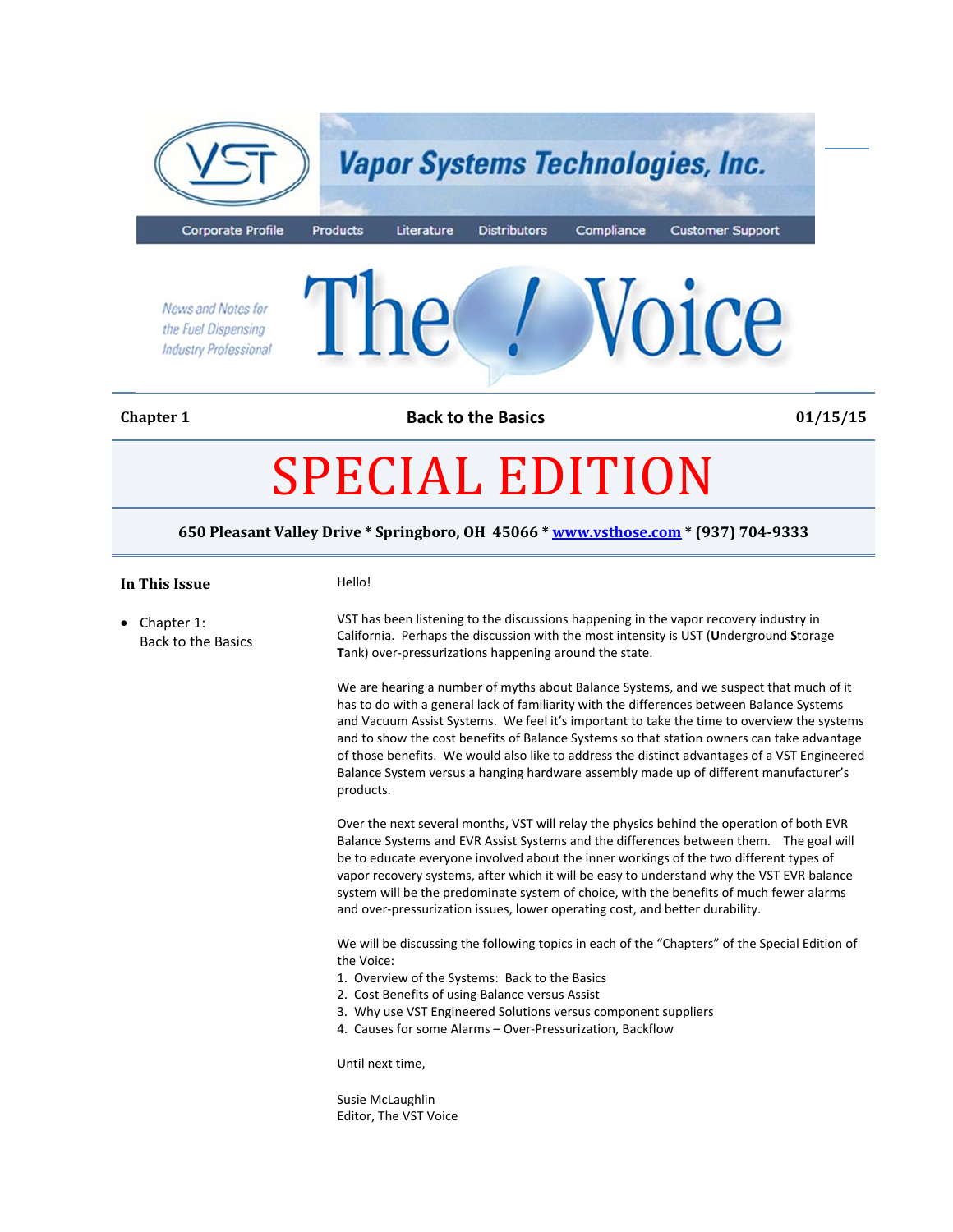*Jan. 15, 2015*



## OVERVIEW OF THE SYSTEMS:

*BY RODGER GRANTHAM: VICE PRESIDENT, RESEARCH & DEVELOPMENT*

## **CHAPTER 1: BACK TO THE BASICS**

This month's overview will cover the basic operating principles of each system, which may be very simple to some of you, but these need to be understood first before we delve into some of the more complex issues we will cover later, such as the causes for the UST over‐pressurization issues.



Figure 1: Phase II EVR

Figure 1 shows the basic operation of a Phase II vapor recovery system, which captures any gasoline vapors leaving the vehicle's gas tank during refueling, and sends them into the UST.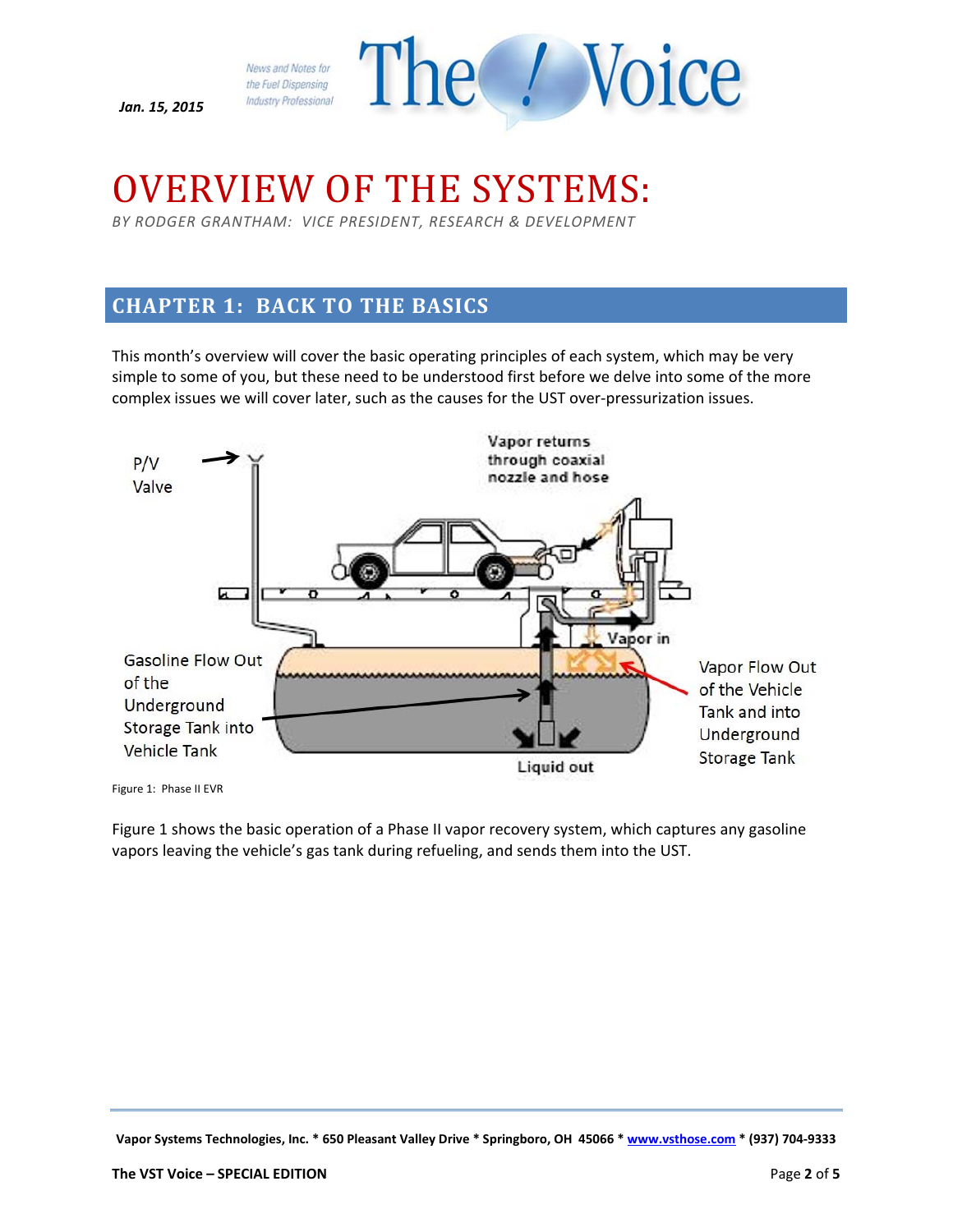*Jan. 15, 2015*

News and Notes for the Fuel Dispensing **Industry Professional** 



• Balance Vapor Recovery is generally categorized by the "boot" on the nozzle that allows it to capture vapors during vehicle refueling. The hose used is a coaxial hose specially designed to allow gasoline to flow through an inner hose surrounded by a larger hose that allows the vapors to be returned down to the storage tank. As gasoline flows from the dispenser into the vehicle fuel tank, the movement of the vapors from the vehicle to the storage tank is done without the use of a pump. Rather the vapors are displaced out of the vehicle fuel tank by the incoming gasoline filling the tank. Simultaneously, vapor is pulled into the underground storage tank (UST) as the liquid gasoline is pulled out of the UST. This is called a "Balance System."

The *N*oice

• Vapor‐Assist systems use some type of pump to actively pull vapors from the vehicle into the UST when refueling. Again a coaxial hose is used, with the vapor in the inner hose, and the gasoline in the outer hose.

#### **BALANCE PHASE II SYSTEMS**

- Pressure that develops in the vehicle tank during fueling operations, and vacuum in the storage tank created when the fuel is removed, forces displaced vapors out of the vehicle fuel tank and back into the storage tank.
- Phase II vapor recovery systems that operate on this principle, without vacuum pumps or aspirators, are referred to as Balance Systems. Balance Systems utilize a tight seal between the vapor recovery nozzle and the vehicle fill pipe to prevent the escape of vapors.
- Balance vapor recovery nozzles utilize face seals, bellows, and interlocks to ensure a tight seal at the fill pipe.
- A vapor check valve is located in the nozzle to prevent the escape of vapors from the vaporreturn path between fueling operations.
- The way the Balance System operates prevents the ingestion of excess air into the storage tank. This prevents the creation of excessive tank pressure with the accompanying emissions at the vent P/V valve.

Vapor Systems Technologies, Inc. \* 650 Pleasant Valley Drive \* Springboro, OH 45066 \* www.vsthose.com \* (937) 704-9333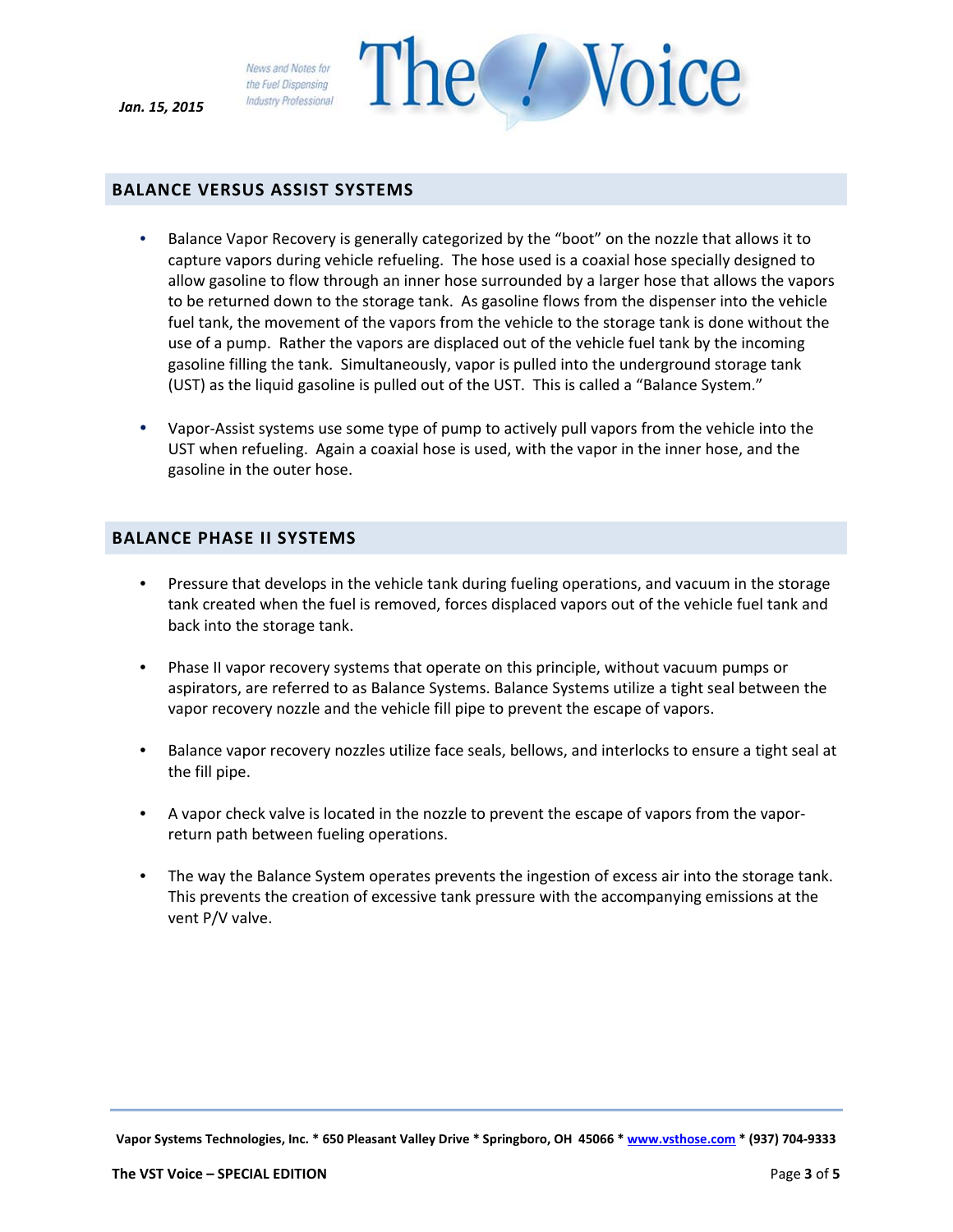*Jan. 15, 2015*



#### **VACUUM ASSIST PHASE II SYSTEMS**

- Vacuum-Assist Systems employ vacuum pumps, located either at the dispenser or in the piping, which create a vacuum to assist the movement of vapors back into the storage tank.
- Since a vacuum is created by a pump, the amount of vacuum must be adjusted to meet performance requirements. This is referred to as the V/L, or Vapor to Liquid ratio.
- Vacuum-Assist Systems employ specific nozzle designs for use with the equipment that have a pathway for the vapor flow.
- Since most vacuum assist nozzles do not seal on the vehicle fill neck, there can be some excess air drawn in by the vacuum pump and sent to the UST. This excess intake of air will pressurize the UST. In most cases, this excess UST pressure will exceed the P/V valve cracking pressure and vent Volatile Organic Compound (VOC) emissions to atmosphere.



#### TYPICAL ASSIST VAPOR RECOVERY SYSTEM IN CALIFORNIA

Figure 2: Typical Assist System

Vapor Systems Technologies, Inc. \* 650 Pleasant Valley Drive \* Springboro, OH 45066 \* www.vsthose.com \* (937) 704-9333